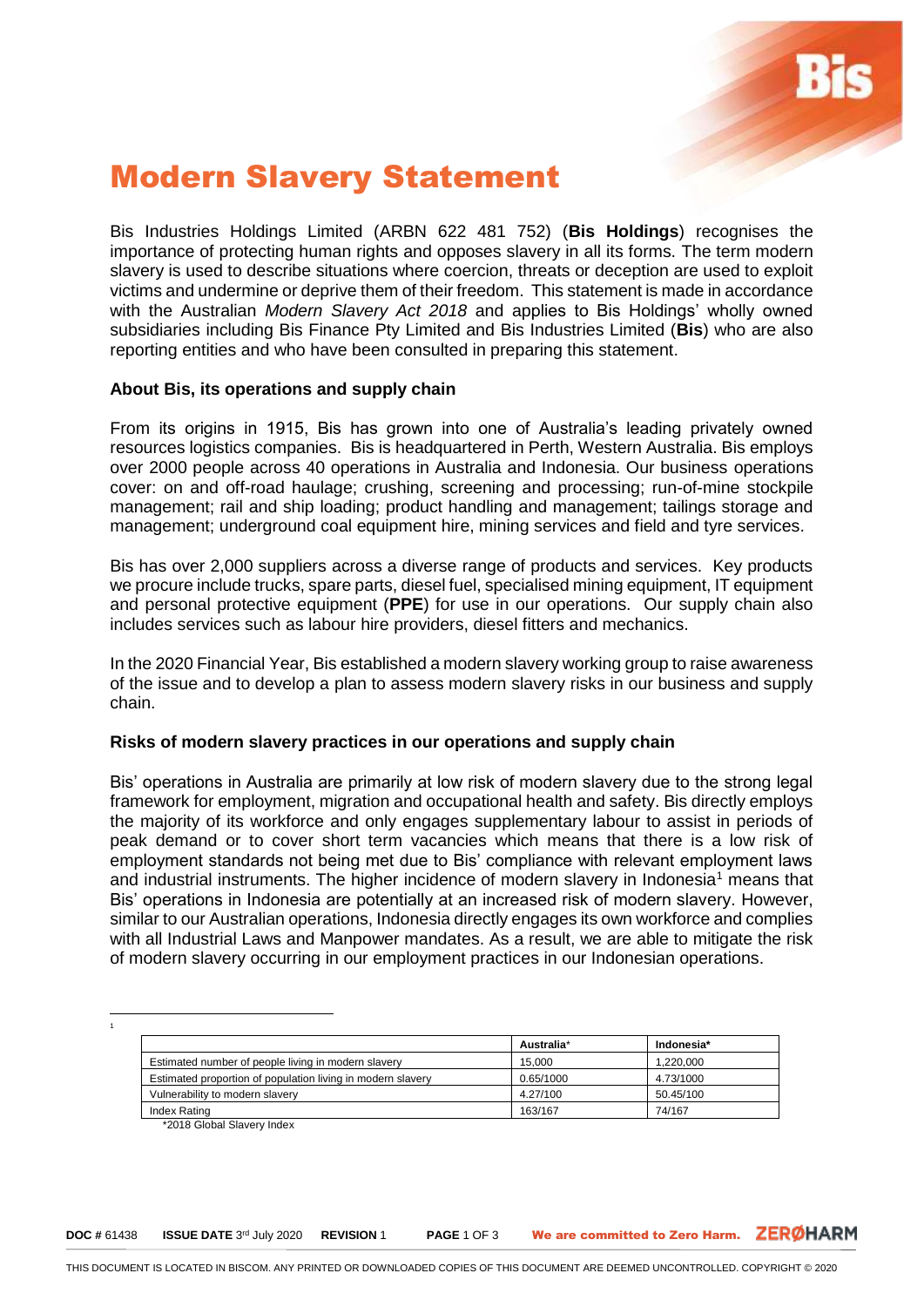

The manufacture of rubber-based products (conveyers, tyres) and clothing particularly in South East Asia have been linked to modern slavery practices. Through its supply chain Bis may be linked to modern slavery because it regularly purchases these products.

## **Actions taken to assess and address risks of modern slavery during this reporting period**

#### Labour Hire

We regularly review our arrangements with labour hire providers and the rates of pay and benefits they are providing to their employees. To ensure that minimum standards are maintained, we confirm rates prior to each engagement and set expectations about ongoing compliance with the law and/or modern awards through our contracts with labour hire providers.

Bis employs its workforce directly in Indonesia and where labour is sourced through third parties such as cleaning and camp management, Bis' services contract provides that the service provider must pay in accordance with Manpower Regulations.

#### Supply Chain

We conducted a risk assessment of our direct (tier one) suppliers with the assistance of an external auditor.

The assessment identified:

- the broad operations and overall supply chain structure of our business at a thematic, overarching level; and
- the general sectors and industries, types of products and services, countries and entities that are involved in Bis' supply chains.

As 92% of Bis' tier one suppliers are based in Australia, the overall risk of modern slavery occurring in this category is low. Bis understands and recognises that although our tier one suppliers may be based in Australia, the source of some of their products are likely to be overseas.

In the future, Bis propose to undertake more detailed, specialist analysis of its Indonesian supply chains due to the higher prevalence of modern slavery within the country. Indonesia represents under 6% of the total expenditure within our supply chain.

Risks are likely higher at tier two (suppliers of Bis' direct suppliers), which we aim to consider and assess in the future with particular focus on: PPE and rubber products (conveyors, tyres) as these products have a higher risk of modern slavery occurring in their production.

#### **Actions for Financial Year 2021**

In Financial Year 2021, Bis will continue to implement and develop its plan to assess modern slavery risks in our business and supply chain. While acknowledging that the effects of COVID-